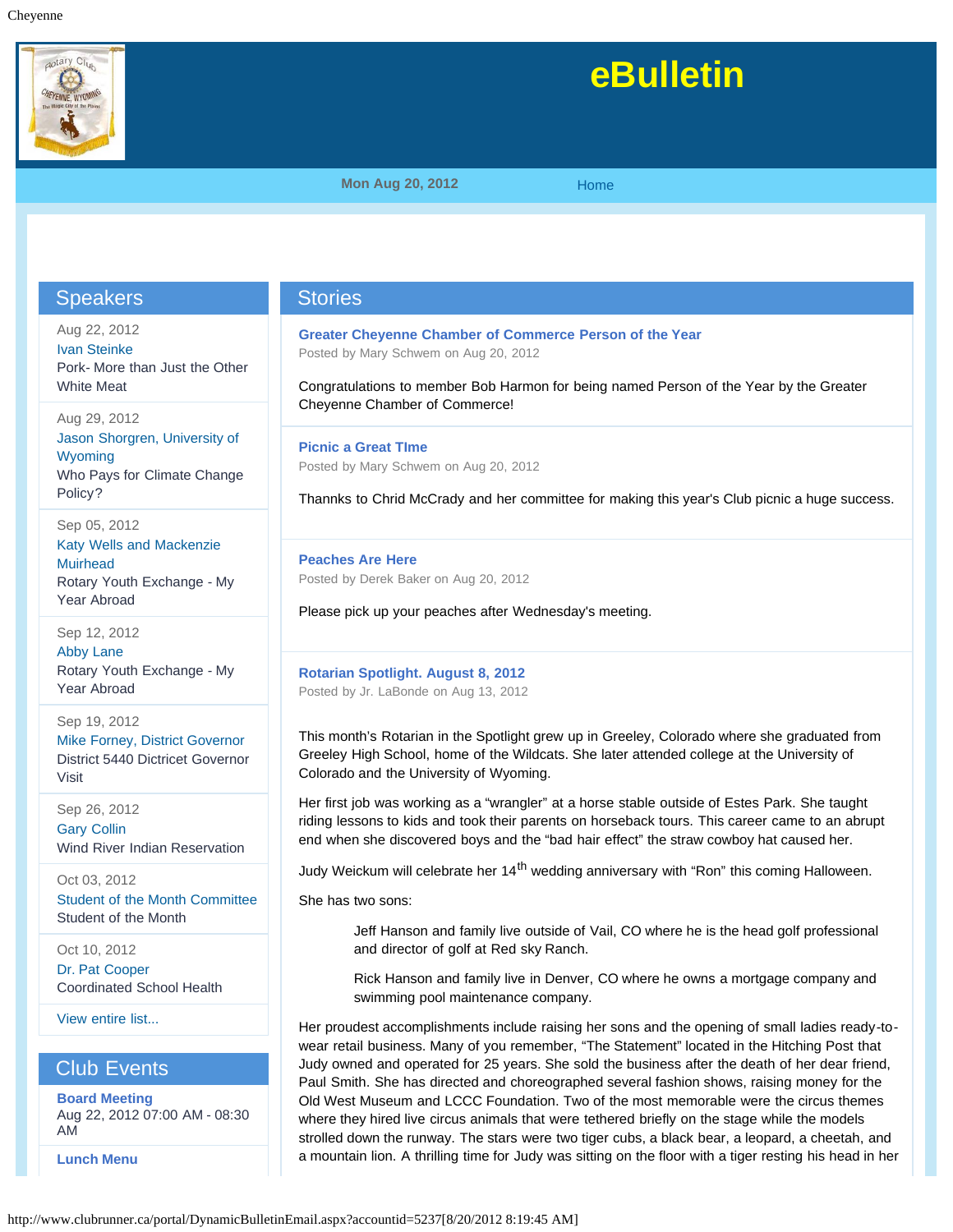Aug 22, 2012 12:00 PM - 01:00 PM

**[Dine, Dance and Deal](http://www.clubrunner.ca/portal/Events/EVPEventDetails.aspx?accountid=5237&eid=9e7e0b86-51cd-4283-8a06-a85bfc19db54&tid=1)** Little America, Cheyenne Room Oct 27, 2012 06:30 PM - 09:00 PM

**[Rotary 101](http://www.clubrunner.ca/portal/Events/EVPEventDetails.aspx?accountid=5237&eid=74d9ba33-32d6-4fff-b9dc-1b908a8fc263&tid=1)** Home of John and Lori Millin Nov 14, 2012 05:30 PM - 07:00 PM

### *Editor [Mary Schwem](http://www.clubrunner.ca/portal/Email/GeneralEmail.aspx?mid=Ax6VaO8mPsjyhnHN1aavqw%3d%3d&accountid=5237) If you have any comments or questions, please contact the editor.*







Please visit our Sponsors.

**[Click here to place your ad](http://web.clubrunner.ca/Advertisers)**

lap. Judy is currently employed at LCCC.

Over the years, Judy has been very active in the community participating in a number of organizations including:

Co-founder and charter board member of Special Friends

Long-time member of the board for Stride Learning Center

Founder of the Culinary Cup fundraiser which is in its 20<sup>th</sup> year

Board member at the Botanic Gardens

Charter board member of the Friday Food Bag Foundation

Member of Roz Baker's Rotary Endowment Foundation

Fred Baggs sponsored her into Rotary where she has chaired "Ladies Night", the Picnic, and the Children's Christmas Party.

She enjoys anything Mexican or Italian when it comes to food and her hobbies include traveling with family, gardening, golf, cooking, and hanging out with the grandkids.

The Sargent of Arms will now present Judy with a Cheyenne Area Chamber of Commerce gift certificate in the amount of \$25.00.

**[Endowment Fund Committe Presents Dine, Dance and Deal](http://www.clubrunner.ca/portal/story/StoryDetail.aspx?accountid=5237&sid=282677&stid=)** Posted by Rosalyn Baker on Aug 13, 2012

#### THE ROTARY PERMANENT ENDOWMENT FUND COMMITTEE

Invites You to Attend Our First Annual Fundraiser

DINE, DANCE AND DEAL

1920's Speakeasy

Saturday, October 27<sup>th</sup>, 2012

Little America – Cheyenne Room

6:30 pm to 9:00 pm

\$75.00 per person

Heavy Hors D "oeuvres

Cash Bar

Proceeds to Benefit Rotary Sanctioned Community Projects

**[World Community Service Committee Fundraiser](http://www.clubrunner.ca/portal/story/StoryDetail.aspx?accountid=5237&sid=282673&stid=)** Posted by Brent Lathrop on Aug 13, 2012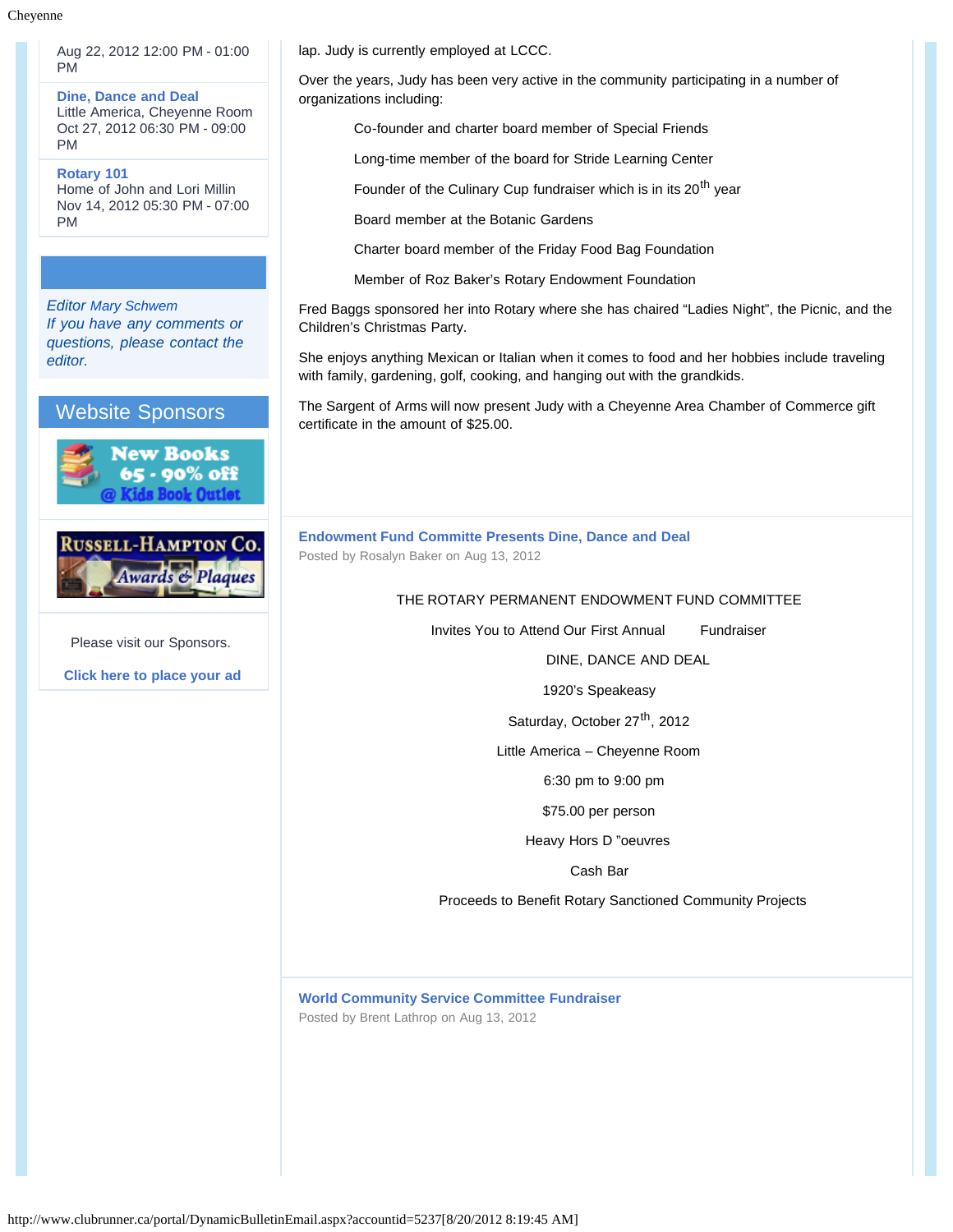

**[Please Report Make-Up Meetings on nthe Back of the Attendance Card](http://www.clubrunner.ca/portal/story/StoryDetail.aspx?accountid=5237&sid=280949&stid=)** Posted by Teresa S. Moore on Aug 06, 2012

If you attend another Club's meeting, a committee meeting or participate in any club sponsored activity, please be sure to note it on the back of the attendance card. You just need the activity, your name and the date. By doing so, you will be given credit for attendance.

**[Looking for Missing Banners](http://www.clubrunner.ca/portal/story/StoryDetail.aspx?accountid=5237&sid=280947&stid=)** Posted by Jeanie Martinez on Aug 06, 2012

2 or 3 of the large banners that hold the smaller club banners that hang on the walls at our meetings are missing. If you have them, could you please let Jean Martinez know? Jean is working on reattaching the club banners and cataloging them. She can be reached at 625-5814 or babeofwp@luckymail.com.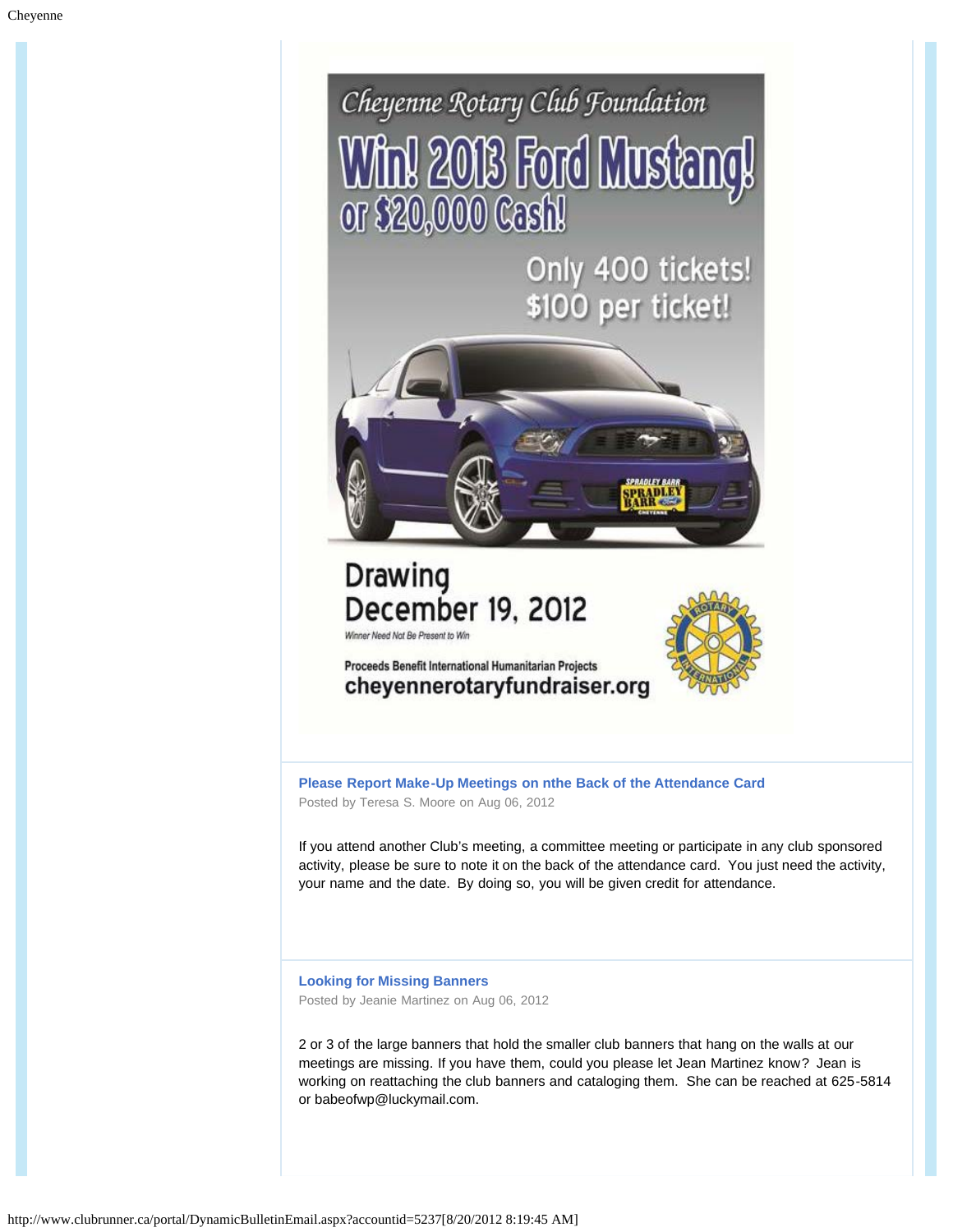**[Welcome to Our Newest Member](http://www.clubrunner.ca/portal/story/StoryDetail.aspx?accountid=5237&sid=280944&stid=)**

Posted by Teresa S. Moore on Aug 13, 2012

Richard Lundstrom, architect and Wyoming office director for Bennett Wagner & Grody

Architects, sponsored by Ron Hammil.

**[What a Peach of a Deal](http://www.clubrunner.ca/portal/story/StoryDetail.aspx?accountid=5237&sid=275381&stid=)** Posted by Derek Baker on Jul 16, 2012

It is time once again for our annual peach sale. This fundraiser goes to support the World Community Service Committee projects. Order forms will be available in the member side of the club website , cheyennerotary.org or at our Wednesday meetings until August 20. Peaches will be delivered on August 22 after the lunch meeting.

25 lb case of fresh peaches

Cost is \$35/case

Pick up date is August 22 from 1:00 to 3:00 pm at the Holiday Inn parking Lot. Please arrange for pick up, sorry no deliveries.

If paying by check, please make checks payable to Cheyenne Rotary.

You may also place orders on-line at <http://www.cheyennerotaryfundraiser.org/>or through Derek Baker at contact info below. Please pre-pay.

Questions contact Derek Baker at [dbaker@inberg-miller.com](mailto:dbaker@inberg-miller.com) or 307-274-6818

**[Club Picnic Takes you to Hawaii](http://www.clubrunner.ca/portal/story/StoryDetail.aspx?accountid=5237&sid=275380&stid=)** Posted by Chris McRady on Jul 16, 2012

Make plans to attend our annual club picnic and let the committee take you away to the Hawaiian Islands. It will be held at the Children's Village at the Botanical Gardens on Monday, August from 5—9 P.M.

You may register at the meetings for the next few weeks or on-line. Simply go to the website, cheyennerotary.org, Click on the calendar link in the horizontal bar. Go to August and select the club picnic. Then follow the instructions

**[2012-13 Club Directors and Committee Chairs](http://www.clubrunner.ca/portal/story/StoryDetail.aspx?accountid=5237&sid=273332&stid=)** Posted by Mary Schwem on Jul 06, 2012

**Club Service/Meetings -** Sabrina Lane **Club Service/Public Relations -** Kim **Withers**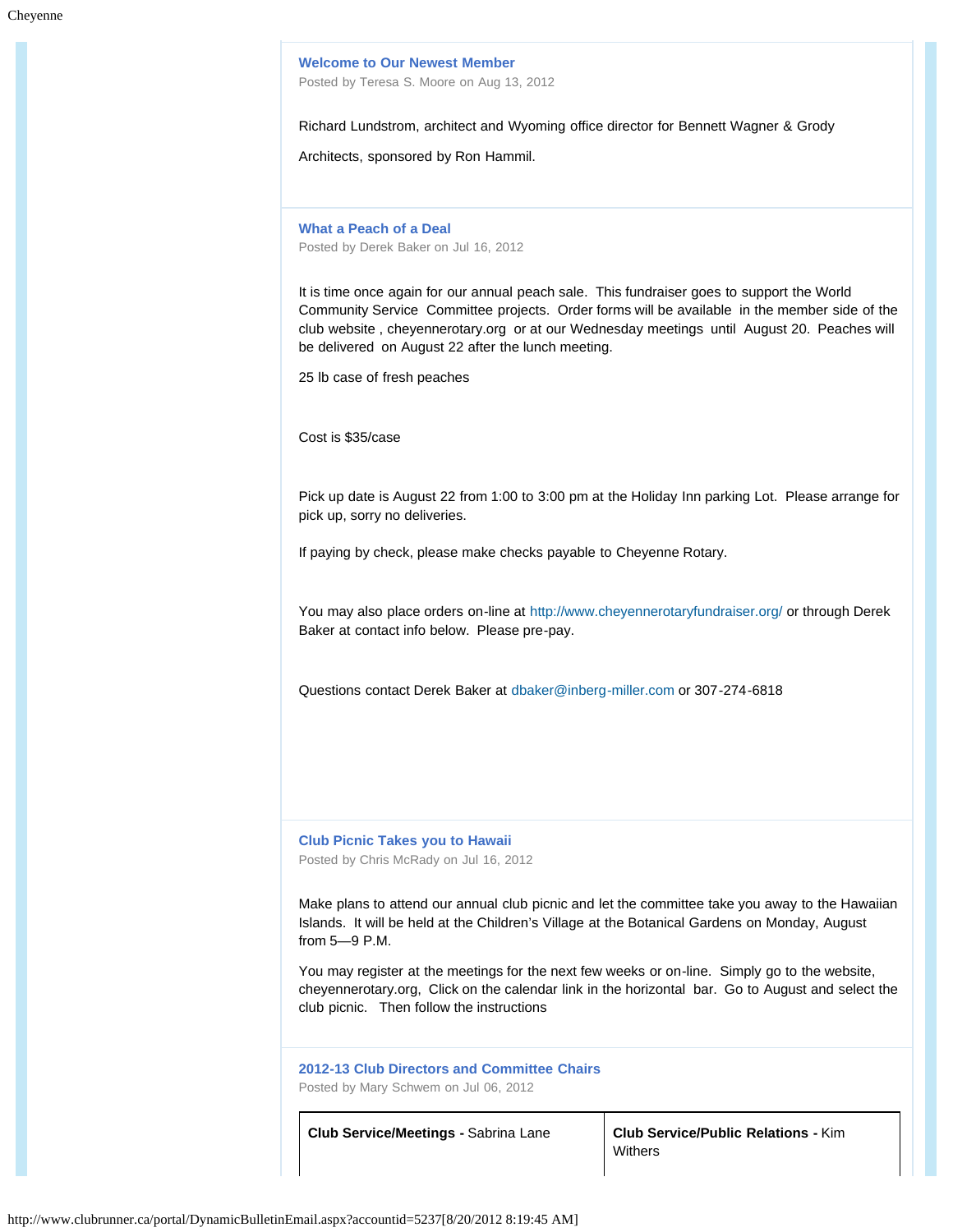| <b>Programs - Brittany Ashby</b><br><b>Invocation - Janet Lewis</b><br>Music- Sylvia Hackl<br>Valentine's Day Lunch - Darcee Snider<br>Historian - Dave Foreman<br><b>Banners - Jeannie Martinez</b><br><b>By-Laws - Scott Meier</b> | <b>National Honor Society Insert - Amanda</b><br>Esch<br>Media/Photographer - Katharine Kunz-<br>Wilkinson<br><b>Website - Mary Schwem</b><br><b>COG</b> - Mary Schwem<br>Club Directory - Tim Ellis, Mick Finnegan,<br><b>Ed Wallace</b><br>We Care - Mary Carroll<br>Facebook - Brittany Ashby<br>Radio & Print PSA's - David Bush<br><b>Television PSA's - Lee Wagner</b> |
|--------------------------------------------------------------------------------------------------------------------------------------------------------------------------------------------------------------------------------------|------------------------------------------------------------------------------------------------------------------------------------------------------------------------------------------------------------------------------------------------------------------------------------------------------------------------------------------------------------------------------|
| <b>Club Service/Activities - Randy Ford</b>                                                                                                                                                                                          | <b>New Generations/RYLA - Chris Church</b>                                                                                                                                                                                                                                                                                                                                   |
| Cranium Cup - Lee Wagner<br><b>New Projects - Bob Womack</b><br>Polio Plus - Mick Finnegan<br>Rotarian Spotlight - Harry LaBonde<br><b>Peaches - Derek Baker</b>                                                                     | <b>Highway Cleanup - Wayne Johnson</b><br><b>RYLA - Lori Schoene</b><br>Young RYLA - Sharon Green<br>LCCC Rotaract - Jerri Griego<br><b>Community Rotaract - George McIlvaine /</b><br>Snider<br>Darcee<br><b>Interact - Ted Adams</b>                                                                                                                                       |
| Memebership/Vocational Service - Lori Millin                                                                                                                                                                                         | <b>Community Service - Derek Baker</b>                                                                                                                                                                                                                                                                                                                                       |
| <b>Rotary 101 Orientation - Bill Gentle (Chair),</b><br>Lucie Osborn<br><b>New Member</b> - James Bowers<br><b>Career Day - Katharine Wilkinson</b><br>Rotary Party - Lori Millin<br><b>Teacher of the Month - Jamie Markus</b>      | St. Patrick's Day Lunch - Chris McRady<br><b>Rural Appreciation - Phil Rosenlund</b><br><b>Discretionary Giving - Dave Cook</b><br>VA Santa Visit - Billie Addleman<br><b>Meals on Wheels - Rod Hartshorn</b>                                                                                                                                                                |
| <b>International Service - Ann Nelson</b>                                                                                                                                                                                            | <b>Community Service/Education - Don Day</b>                                                                                                                                                                                                                                                                                                                                 |
| <b>World Community Service - Brent Lathrop</b><br><b>Rotary International Foundation - Roger</b><br>Schreiner<br><b>World Peace Fellow/Amb. Scholarship -</b><br>Lucie Osborn                                                        | <b>Student of the Month-Robyn Sims</b><br><b>National Honor Society - Donna Beaman</b><br><b>Read to Me - Jamie Markus</b><br><b>Dictionaries - Brittany Ashby</b>                                                                                                                                                                                                           |

 $\ddot{\phantom{a}}$